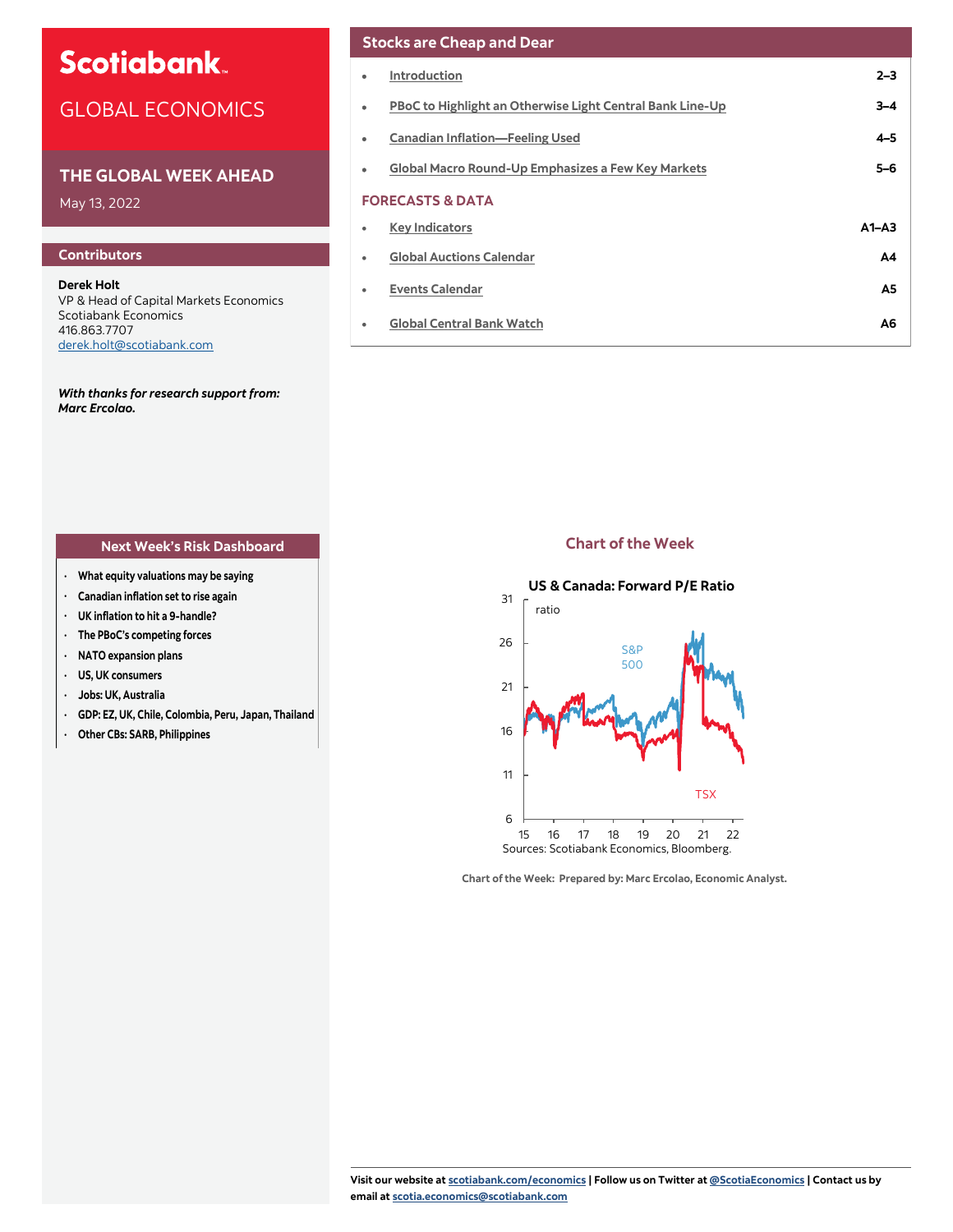# <span id="page-1-0"></span>**Stocks are Cheap and Dear**

While there are some gems in the line-up, global calendar-based risk is going to be more subdued over the coming week than during some of the doozies we've been dealing with of late. China's central bank will be the only major one to weigh in with a decision, we're mostly on the downdraft of the global earnings season, and while there are some important macroeconomic readings on growth and inflation, none are likely to have the star power of, say, US jobs or US and Eurozone inflation.

That may place the emphasis upon off-calendar risk around further developments in China especially in terms of tracking Covid Zero policies, and the war in Ukraine and how Russia may react to expected traction toward seeking NATO membership by Finland and Sweden.

Still, from a market standpoint, stock market corrections will continue to drive debate over whether they merit changing the macroeconomic and policy rate outlook. Alternatively, should one view the movements as offering more attractive entry points? Is still greater caution warranted? Are both perspectives possible depending upon one's horizon? This contest of narratives will persist and be subject to one's favourite sloganeering whether it's "sell in May and go away" but with probably still less overall willingness to go away, the latest screaming contests on financial news channels about deflation, depression and stagflation, or Warren Buffet's sage advice to be "fearful when others are greedy, and greedy when others are fearful."

Subject to one's risk tolerance, horizon, liquidity and other personal attributes, I'm inclined to lean toward the latter expression by seeing more attractive entry points for longer-term investors, though unevenly so across markets. Tightened financial conditions are a necessary way in which tighter monetary policy works its way through the system but can also open up better opportunities for longer term investors compared to peak valuations.

Where you stand on the impact of softer year-to-date equities this year is nevertheless a direct function of where you sit and the worst vantage points have been in the US and China. For example, the S&P500 is about 16½% below its peak at the very start of the year which is approaching what many economists would flag as a material correction in the one-fifth ballpark. The Nasdaq composite is past that at -25%. By contract, local currency (USD) year-to-date changes have been considerably milder in most other markets such as Toronto's -5½% (~–8%), London's +0.5% (-9%), the CAC40 and DAX declines of -11% (over -18%), and the Nikkei 225's -8% (-18%). Chinese stocks have suffered at least as badly as US stocks so far this year with local currency declines ranging between 15–24% (-29–38%). Given a significant home bias to investing within individual countries and depending upon currency movements, not every central bank has been dealing with the same magnitude of correction.

Looking at valuation measures can be more useful than raw price level indices. One perspective is offered in chart 1, and this is followed by a number of measures focused upon the US.

- The ratio of price-to-forward-earnings has returned toward pre-pandemic conditions which is one part a function of removing the pandemic's distorting effects but another part a function of pointing to how the future expected earnings stream is as discounted or more discounted than it was in most pre-pandemic years (chart 2).
- Price-to-forward-earnings two years ahead strengthens this point and particularly on a relative Canada-US basis that would be strengthened if you—as we do—believe the C\$ to be undervalued (chart 3).





#### **Chart 3**

 $\theta$ 5 10 15 20 25 22 - Trailing 22FY 23FY **More Attractive Entry Points for the S&P500** P/E ratio Forward P/E ratios

Sources: Scotiabank Economics, Bloomberg.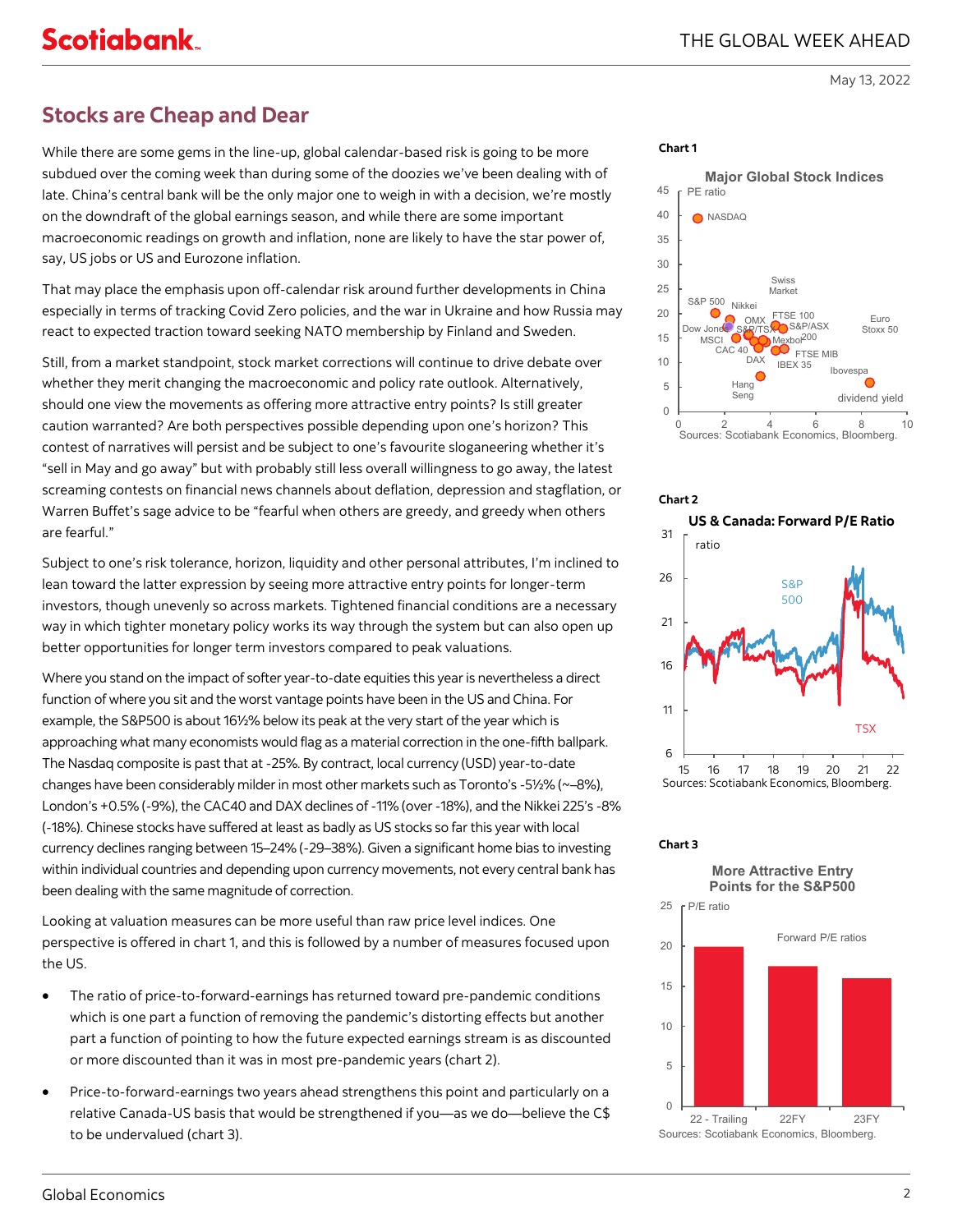<span id="page-2-0"></span>**Scotiabank** 

May 13, 2022

- The S&P500 price-to-book ratio is off its peak but remains elevated (chart 4). Inflation may be particularly impacting this reading if we've gone from slower increases in book values to more rapid increases.
- The S&P500 dividend yield is off its bottom (chart 5) but the selloff in Treasuries has lifted the 10 year yield by more than the rise in the dividend yield (chart 6). In theory this either means that Treasuries are more attractive, that share prices may decline further or that dividend pay-outs may be raised should companies have less confidence in plowing earnings back into their operations.
- Tobin's 'Q'—the ratio of the market value of a firm's equities to the firm's replacement cost—remains toward all-time record highs (chart 7). This is a bearish signal.
- The Cyclically Adjusted Price-to-Earnings ratio that smooths earnings over a long-term cycle continues to be toward the high points of the past couple of decades (chart 8).

The purpose of this set of comments is not to provide investment advice which must be tailored to individual circumstances and perspectives. The main purpose is to highlight the differential effects  $^{-2}$ of market movements on different central banks, -3 and how even amid nearer term market-timing issues around substantial risk to valuations this

### **Chart 4 Chart 5**



**S&P500: Price To Book Value**

## **Chart 6**

# **Spread Between US 10-Yr Bond & S&P 500 Dividend**





### **Chart 7**



can still shed light upon longer-term opportunities for solid companies as the cyclical punchbowl gets taken away.

## **PBOC TO HIGHLIGHT AN OTHERWISE LIGHT CENTRAL BANK LINE-UP**

Here we go again! Will the People's Bank of China cut? In a week largely devoid of other developments across major central banks this decision will dominate.

A cut was expected by three-quarters of consensus the last time around on April 14<sup>th</sup> after Premier Li expressed the view that policymakers needed to step up with greater support for the economy, yet the central bank left rates unchanged and offered only a token quarter-point reduction in the required reserve ratio. I'm at a great distance from it all and China's opacity makes judging this with much confidence very difficult to do, but from an outsider's standpoint it certainly seems as though the policy signals have been conflicting for some time now. It also seems that local economists are in the same quandary. This time around, consensus is roughly split with about half of economists expecting no change to the 1-year Medium-Term Lending Facility Rate on Sunday evening (eastern time) and the other half expecting a cut of 5–15bps. Flipping a coin seems to be the tactic being adopted! The decision taken will then inform whether banks will follow in reducing the 1-year and 5-year Loan Prime Rates on Thursday evening (eastern time).

## **Chart 8**

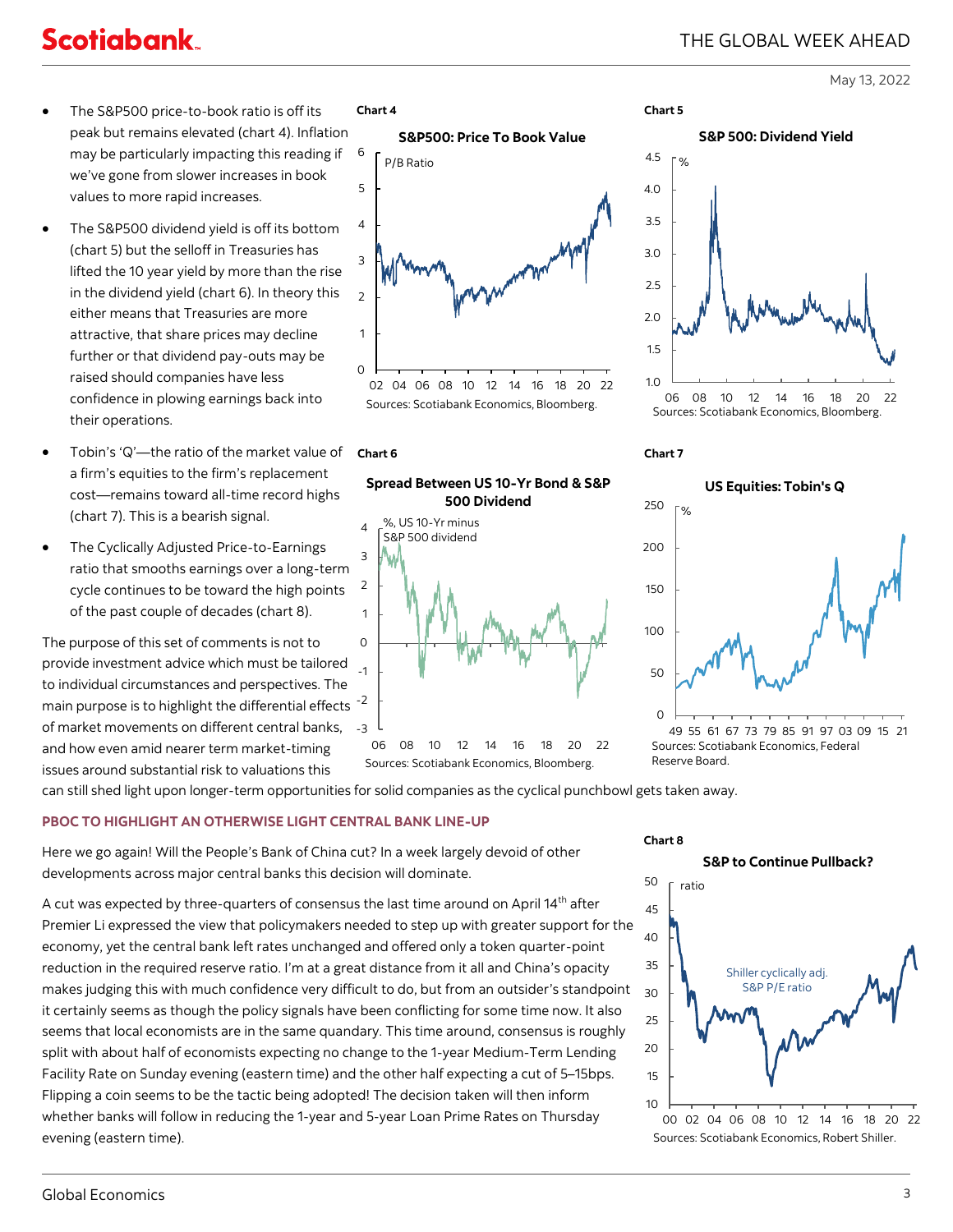<span id="page-3-0"></span>What may inform the PBOC's decisions will be at least four considerations.

- Chinese inflation recently climbed to 2.1% y/y (1.5% prior) in April but remains lower than the almost-never-met 3% target, yet core CPI inflation fell to 0.9% y/y. Higher energy and food costs are either not being accompanied by greater underlying inflationary pressure, offset by other forces, or crowding out household budgets and sparking disinflationary pressures across other items. All three are simultaneously possible.
- Financing activity recently disappointed expectations for April in terms of aggregate financing products and core domestic currency loans (chart 9).
- A batch of economic indicators will land on Sunday evening into Beijing's Monday morning markets. Retail sales, industrial production and the jobless rate are all likely to reflect weakness stemming from Covid Zero lockdown policies. Still, the PBoC's monetary policy horizon may be skewed toward an eventual reduction or elimination of the policy including in Shanghai later this month and how that may spark a rebound through mid-year. If that happens, then this could also be constructive to global market risk appetite.
- Finally, China is trying to manage the currency's depreciation with limited success. A higher recent fixing was one example of leaning against forces—principally Fed-PBoC policy divergence—pushing the yuan closer toward 7 to the USD (chart 10). The PBoC is going to be mindful toward the risks posed by yuan depreciation to financial stability within a fixed exchange rate system that has little capital account convertibility.

Only two regional central banks will be making policy decisions this week. Bangko Sentral ng Pilipinas is expected to hold on Thursday with a minority thinking that accelerating inflation to 4.9% y/y in April might be enough to prompt a surprise rate hike in the wake of Bank Negara Malaysia's surprise hike this past week. The South African Reserve Bank is expected to hike by 50bps on Thursday with inflation close to breaching the upper limit of the 3–6% inflation target range.

### **CANADIAN INFLATION—FEELING USED**

Canada updates CPI inflation for April on Wednesday. It's likely to be another hot one and with an added twist this time.

I've guesstimated inflation at 0.7% m/m in seasonally unadjusted terms (as per the domestic sampling convention) all or most of which should be a seasonally adjusted gain, and 6.9% y/y (prior 6.7%). Base effects would cool the year-over-year rate down toward 6.1% y/y if that were the only consideration. Typical seasonal effects are likely to add somewhat to month-over-month prices. Gasoline prices should add nothing but may drag on seasonally adjusted prices. Modest further weighted contributions are likely from food, shelter and new vehicle prices.

The twist is that with this release, Statistics Canada has also pledged to issue a technical paper outlining methodological plans and timing toward including used vehicle prices in CPI. To be clear, the agency has recently said that used vehicle prices will not be included in the April CPI estimates and therefore this issue will lurk in the background to initial market reactions. Hopefully we'll find out when they will eventually incorporate used vehicles in the basket like the longstanding practices in markets like the US and UK; perhaps the annual CPI reweighting in June CPI available in July would be an opportune moment to do so all at once.

The most likely scenario is that Statcan says bygones be bygones, they will start tracking used vehicle prices going forward without making an attempt to include them in historical revisions. That would be the approach that was taken when the agency incorporated cannabis and audio/video streaming services, although the major difference here is that used vehicles have been around, well, forever, and are a significant part of the overall consumer budget. As a consequence, we may never get an accurate reading on inflation but Statcan will conveniently catch the eventual deceleration in used vehicles prices within CPI. I'd love to be proven wrong on that!

Among the areas of uncertainty are what weight will be assigned to used vehicles in CPI, what external benchmark may be used for used vehicle prices, and what adjustments may be made to this benchmark over time to control for matters such as changes in quality and

# **Chart 9**



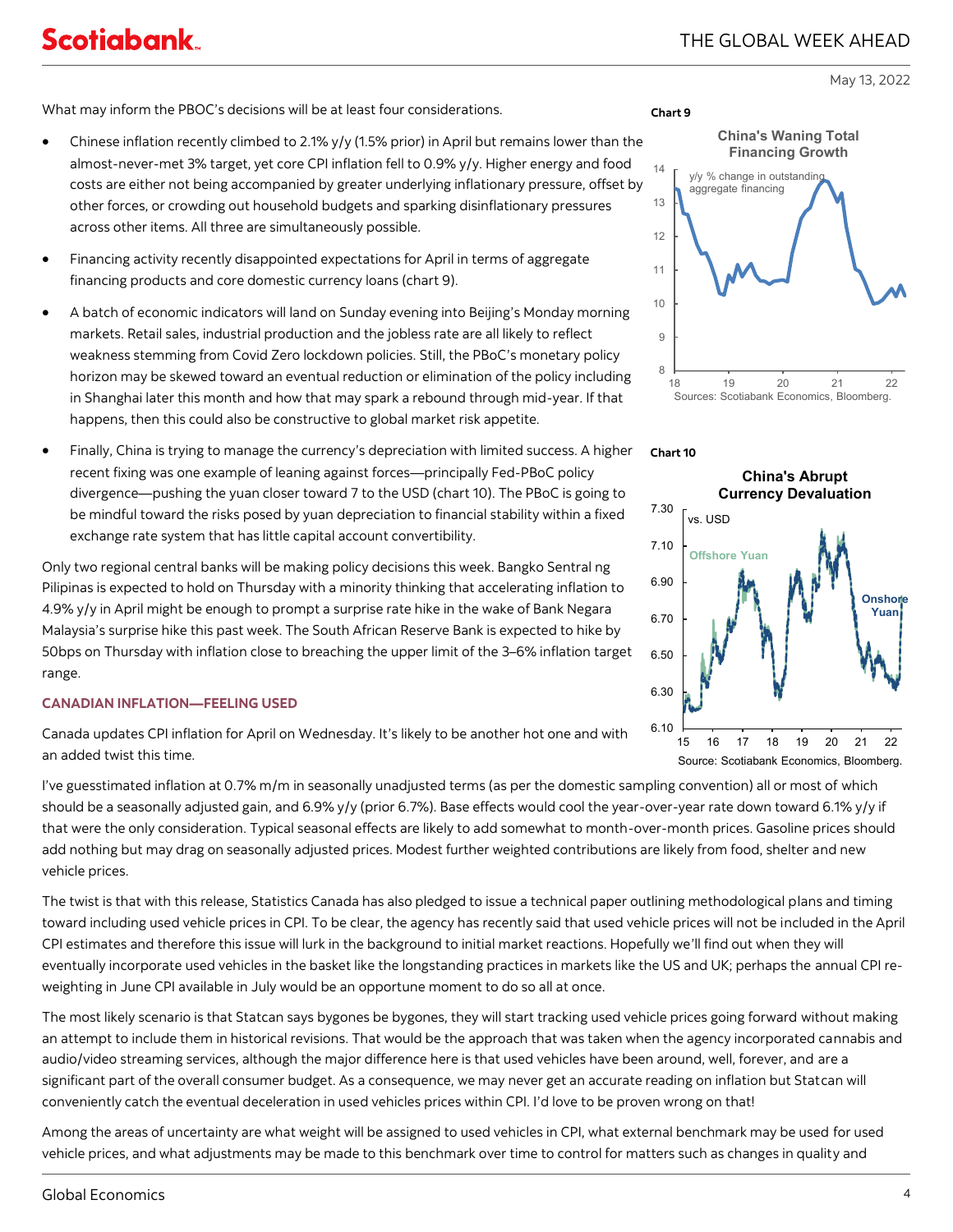<span id="page-4-0"></span>features. There are no easy answers to all of these and a lot of judgement is likely to be applied.

On price benchmarks, among others, there is the one shown in chart 11, or Adesa's measure **[here](https://www.adesa.ca/price-index/)** that is akin to the Manheim auction measure in the US that the BLS rejects for US CPI, and Statcan is likely collecting its own sources. By comparison, the BLS uses used vehicle prices from J.D. Power Company but they then draw on prices of a sample of 480 vehicles aged two through seven years. We don't know if Statcan will similarly use a subsample of relatively younger used vehicles. Furthermore, the BLS estimates depreciated price changes on a rolling one-month basis that used to be a three-month moving average until 2018 and the depreciation rates that may be applied by Statcan are uncertain. For more about the BLS methodology that may be instructive by way of highlighting the uncertainties around how StatCan will do this please go **[here](https://www.bls.gov/cpi/factsheets/used-cars-and-trucks.htm)**.

On weights, according to the quarterly breakdown of household consumption expenditures (**[here](https://www150.statcan.gc.ca/t1/tbl1/en/cv.action?pid=3610012401)**), used vehicles only account for about 1.3% of total household spending and about onequarter of spending on new and used vehicles combined. That would imply a soft weight on used vehicles and a very light share of the current CPI basket weighting on all vehicles (5.7%, **[here](https://www150.statcan.gc.ca/t1/tbl1/en/cv.action?pid=1810026401)**). In the US, by contrast, used vehicles account for about 4.2% of the CPI basket and all vehicles account for over 8% and so if the Canadian weights remain in the same ballpark then it could confirm that Canadians have less of a love affair with their cars and trucks than Americans. Statcan shifted to this source for CPI weights last July based upon 2020 spending patterns and replaced prior usage of its Survey of Household Spending. A caution is that weights from this quarterly survey don't necessary align with CPI weights and **[this](https://www150.statcan.gc.ca/n1/pub/62f0014m/62f0014m2021011-eng.htm)** link explains other supplementary sources that can be drawn upon to derive a fuller perspective on weights used in CPI.

In short, it's probably safe to say that year-over-year Canadian inflation will continue to be significantly under-reported but that there is significant uncertainty around the decisions the agency may make to begin to capture used vehicle prices in CPI going forward just as peak price pressures from this source are likely to abate over time.

#### **GLOBAL MACRO ROUND-UP EMPHASIZES A FEW KEY MARKETS**

The global line-up of macro readings will be slanted toward the UK, China (see above), US, Australia and Canada.

The UK economy will be in the headlines when inflation (Wednesday) and retail sales (Friday) land for the month of April. Inflation is going tear higher and likely cross the 9% y/y mark from 7% the month before, but the Bank of England is very likely to see through much of the acceleration. The main culprit will be a massive 54% m/m energy price hike by the UK energy regulator, the Office of Gas and Electricity Markets (Ofgem). Ofgem raised its price cap on what energy companies can charge households because of surging wholesale market prices that surpassed the caps and drove losses and exits by several suppliers in the face of Europe's ongoing energy crisis. The cap had already been raised by 12% last October and may be subject to another increase at the next review this coming October. The magnitude of the relative price shock to households' energy bills may dampen discretionary household spending and crowd out some pricing power in other parts of the economy. That may be evident in UK retail sales for April that arrive on Friday.

A pair of employment reports land next week with the UK leading on Tuesday and Australia on Wednesday.





#### **Chart 12**





#### **UK Total Employment**



Sources: Scotiabank Economics, UK ONS.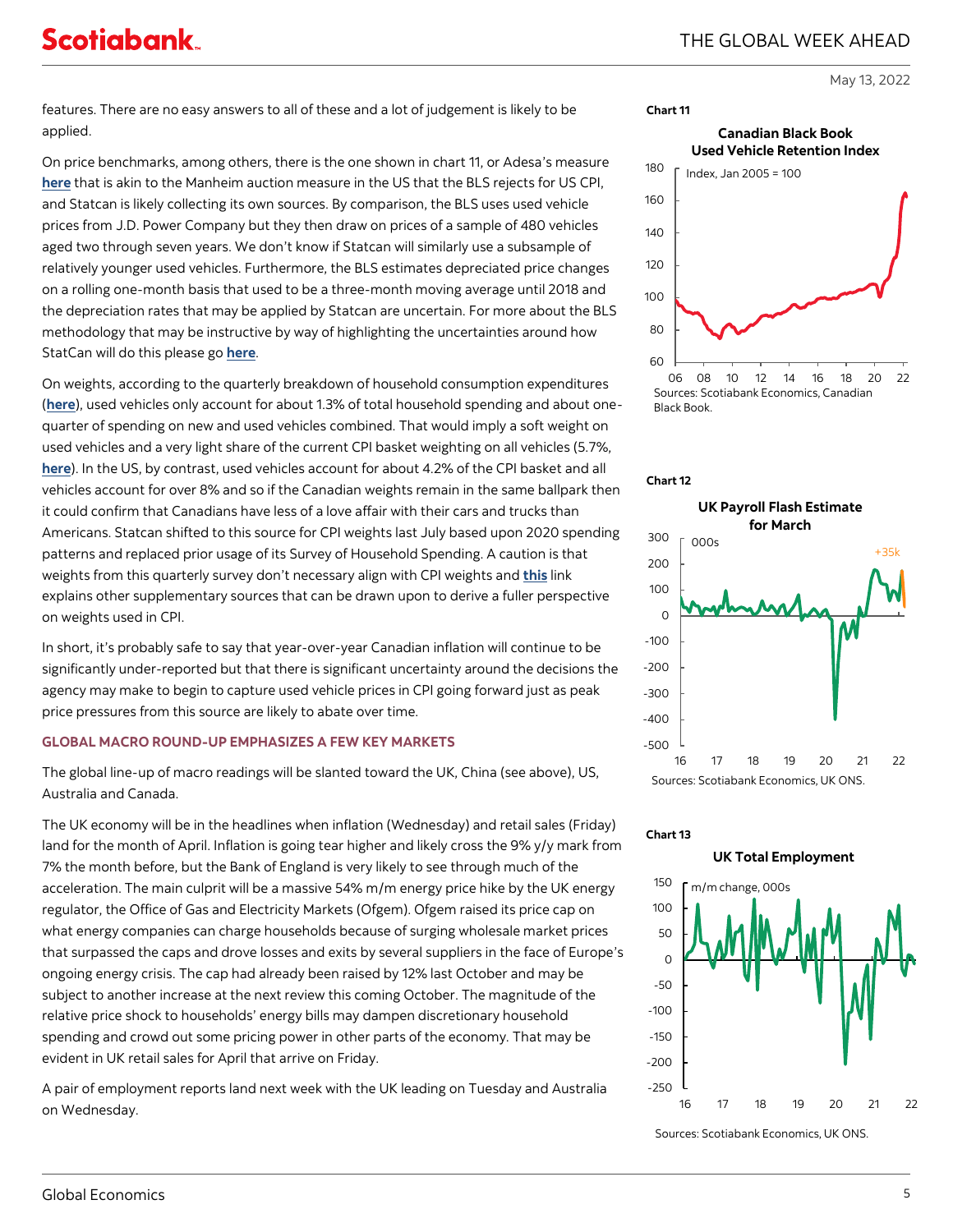**Scotiabank** 

# THE GLOBAL WEEK AHEAD

# May 13, 2022

- **UK Jobs (Tuesday):** Flash payroll data released for March by the Office for National Statistics indicated a slowdown of job growth, albeit still positive, with a net gain of ~35k jobs (chart 12). The total employment picture has stalled a touch, effectively seeing no net new job growth over the last five months (chart 13). The current unemployment rate of 3.8% sits at around prepandemic levels, signalling strength in the UK labour market. Upcoming employment readings will be important as they may inform increasing recession risks that loom on the other side of the pond. **Chart 14**
- **Australia jobs (Wednesday):** Australia's labour market continues to show signs of strength as figures for March saw another net gain of +18k jobs, with over half-a-million jobs created over the last five months (chart 14). The gain in March would probably have been larger if not for floods along the east coast which dampened the overall jobs figure. April jobs should rebound while adding to the potential case of the RBA raising rates by as early as June.

US macro readings will inform growth tracking in Q2 and will do so by focusing upon industrial and household sector readings.

- **Retail sales (Tuesday):** April's release should post a healthy gain that may heavily rely upon autos. Auto sales volumes were up by about 7% m/m SA according to Wards, and the BLS CPI figures pointed to a 1.1% rise in new vehicle prices. Since autos and parts carry about a one-fifth weighting in retail sales they should be enough to keep sales in the black. Downside risks include lower gasoline prices that could shave about 0.6% off retail sales in weighted terms albeit pending what happened to volumes.
- **Industrial output (Tuesday):** ISM-manufacturing's production subindex has been softening but continues to point to modest gains in manufacturing output. Resource prices should assist the mining component of total industrial output that also includes utilities.
- **Regional manufacturing surveys:** Keep an eye on the Empire manufacturing (Monday) and Philly Fed (Thursday) manufacturing gauges for May for fresher readings on growth and inflation readings.
- **Housing starts (Wednesday):** Starts are expected to have softened a touch in April on a recently weakening trend in building permits.
- **Existing home sales (Thursday):** A weakening trend in pending home sales is expected to drive another decline in completed resales transaction when April's numbers arrive. Pending home sales and mortgage purchase applications point to further housing weakness ahead.

Canada's main event will be the CPI report for April (see above), but activity readings will inform GDP tracking for the end of Q1 and how it is transitioning to Q2. Advance guidance based on incomplete sampling by Statistics Canada has pointed toward a strong gain of just under 2% in the value of manufacturing sales and a mild dip in wholesale sector sales (both Monday). Housing starts probably held little changed around 250k in April (Monday). Existing home sales likely face further softness when April's estimate arrives on Monday. The prior month's 5.4% m/m SA drop at least partly reflected pulled-forward demand in February's 4.6% m/m SA rise on rate hike expectations.

A batch of Q1 GDP readings will be released by Thailand (Monday), the Eurozone (Tuesday), Colombia (Monday), Chile (Wednesday) and Japan (Wednesday). Japan also updates CPI for April (Thursday) that is expected to more than double on a headline and core basis as higher oil prices and yen softness contribute to higher prices.



Bureau of Statistics.

**Australian Jobs Continue Ascent**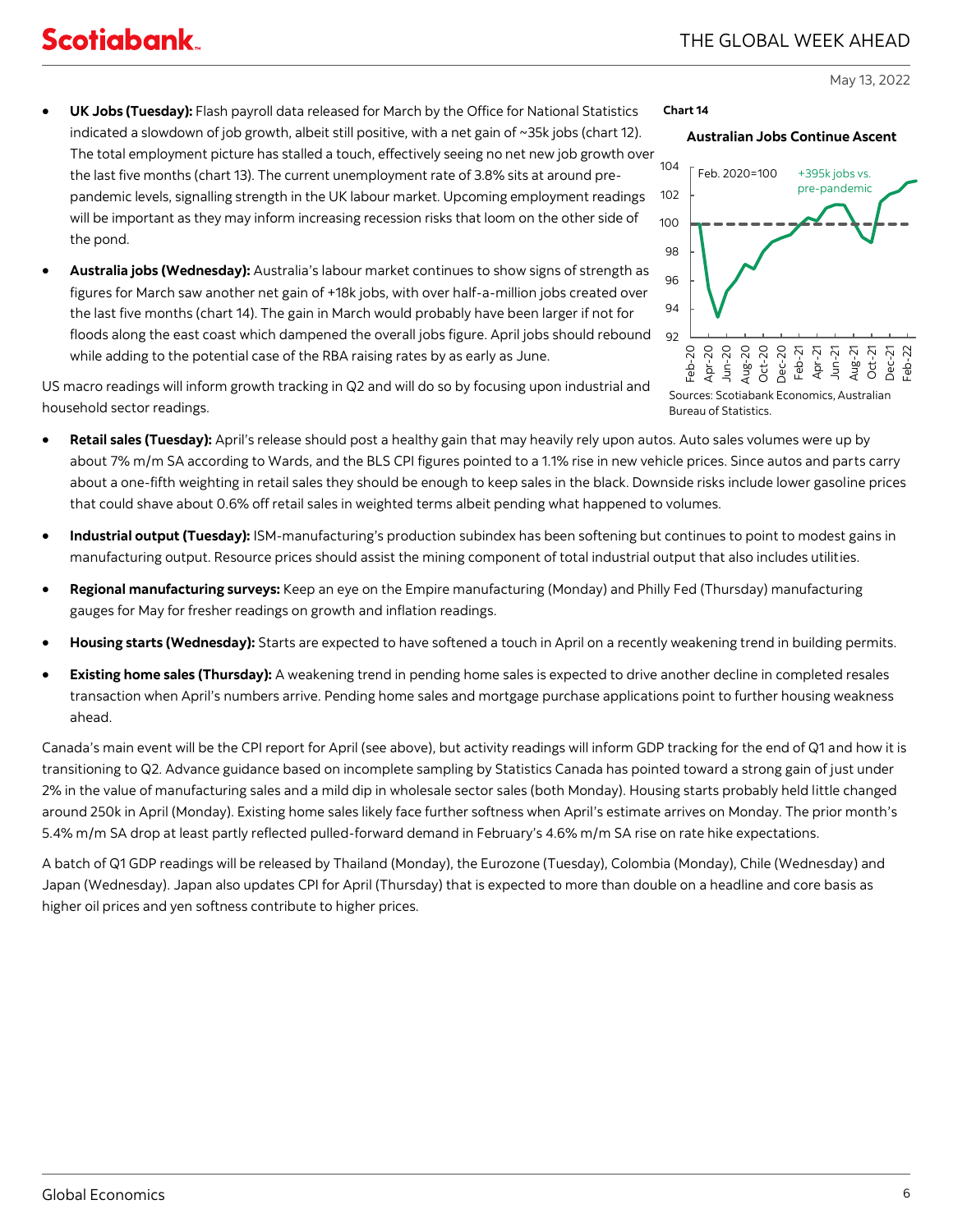# <span id="page-6-0"></span>**Key Indicators for the week of May 16 – 20**

# **NORTH AMERICA**

| <b>Country</b> | <b>Date</b> | Time  | Indicator                                      | Period | <b>BNS</b>                                    | <b>Consensus</b>           | Latest |
|----------------|-------------|-------|------------------------------------------------|--------|-----------------------------------------------|----------------------------|--------|
| CA             | 05/16       | 08:15 | Housing Starts (000s a.r.)                     | Apr    | 250                                           | $- -$                      | 246.2  |
| CA             | 05/16       | 08:30 | Manufacturing Shipments (m/m)                  | Mar    | 1.8                                           | 2.0                        | 4.2    |
| CA             | 05/16       | 08:30 | Wholesale Trade (m/m)                          | Mar    | $-0.20$                                       | 0.0                        | $-0.4$ |
| US             | 05/16       | 08:30 | Empire State Manufacturing Index               | May    | $\overline{\phantom{a}}$                      | 15.0                       | 24.6   |
| CA             | 05/16       | 09:00 | Existing Home Sales (m/m)                      | Apr    | $-$                                           | $\sim$ $\sim$              | $-5.4$ |
| US             | 05/16       | 16:00 | Total Net TIC Flows (US\$ bn)                  | Mar    | $\overline{\phantom{a}}$ .                    | $-1$                       | 162.6  |
| US             | 05/16       | 16:00 | Net Long-term TIC Flows (US\$ bn)              | Mar    | $\overline{\phantom{a}}$ .                    | $-1$                       | 141.7  |
| CA             | 05/17       | 08:30 | International Securities Transactions (C\$ bn) | Mar    | $\sim$ $\sim$                                 | $\sim$ $-$                 | 7.4    |
| US             | 05/17       | 08:30 | Retail Sales (m/m)                             | Apr    | 1.0                                           | 0.9                        | 0.7    |
| US             | 05/17       | 08:30 | Retail Sales ex. Autos (m/m)                   | Apr    | 0.0                                           | 0.3                        | 1.4    |
| US             | 05/17       | 09:15 | Capacity Utilization (%)                       | Apr    | $\overline{\phantom{a}}$                      | 78.5                       | 78.3   |
| US             | 05/17       | 09:15 | Industrial Production (m/m)                    | Apr    | 0.2                                           | 0.4                        | 0.9    |
| US             | 05/17       | 10:00 | Business Inventories (m/m)                     | Mar    | $- -$                                         | 1.9                        | 1.5    |
| US             | 05/17       | 10:00 | NAHB Housing Market Index                      | May    | ۰-                                            | 75.0                       | 77.0   |
| US             | 05/18       | 07:00 | MBA Mortgage Applications (w/w)                | May 13 | $\overline{\phantom{a}}$ .                    | $\sim$ $-$                 | 2.0    |
| CA             | 05/18       | 08:30 | Core CPI - Common (y/y)                        | Apr    | $\sim$ $\sim$                                 | $\overline{\phantom{a}}$ . | 2.8    |
| CA             | 05/18       | 08:30 | Core CPI - Median (y/y)                        | Apr    | $- -$                                         | $-$                        | 3.8    |
| CA             | 05/18       | 08:30 | Core CPI - Trim (y/y)                          | Apr    | $-1$                                          | $-$                        | 4.7    |
| CA             | 05/18       | 08:30 | CPI, All items (m/m)                           | Apr    | 0.7                                           | $\equiv$ $\equiv$          | 1.4    |
| CA             | 05/18       | 08:30 | CPI, All items (y/y)                           | Apr    | 6.9                                           | $-$                        | 6.7    |
| CA             | 05/18       | 08:30 | CPI, All items (index)                         | Apr    | $-1$                                          |                            | 148.9  |
| CA             | 05/18       | 08:30 | Teranet - National Bank HPI (y/y)              | Apr    | $\overline{\phantom{a}}$ .                    | $-1$                       | 18.4   |
| US             | 05/18       | 08:30 | Building Permits (000s a.r.)                   | Apr    | $-1$                                          | 1,820                      | 1,870  |
| <b>US</b>      | 05/18       | 08:30 | Housing Starts (000s a.r.)                     | Apr    | 1,780                                         | 1,766                      | 1,793  |
| US             | 05/18       | 08:30 | Housing Starts (m/m)                           | Apr    | $-0.7$                                        | $-1.5$                     | 0.3    |
| CA             | 05/19       | 08:30 | IPPI(m/m)                                      | Apr    | $\overline{\phantom{m}}$                      | $\sim$ $\sim$              | 4.0    |
| CA             | 05/19       | 08:30 | Raw Materials Price Index (m/m)                | Apr    | $\overline{\phantom{m}}$                      | $\sim$ $-$                 | 11.8   |
| US             | 05/19       | 08:30 | Initial Jobless Claims (000s)                  | May 14 | 200                                           | 200                        | 203    |
| US             | 05/19       | 08:30 | Continuing Claims (000s)                       | May 7  | 1,320                                         | 1,320                      | 1,343  |
| US             | 05/19       | 08:30 | Philadelphia Fed Index                         | May    | $\mathord{\hspace{1pt}\text{--}\hspace{1pt}}$ | 16.9                       | 17.6   |
| US             | 05/19       | 10:00 | Existing Home Sales (mn a.r.)                  | Apr    | 5.7                                           | 5.7                        | 5.8    |
| US             | 05/19       | 10:00 | Existing Home Sales (m/m)                      | Apr    | $-1.2$                                        | $-2.1$                     | $-2.7$ |
| US             | 05/19       | 10:00 | Leading Indicators (m/m)                       | Apr    | $\overline{\phantom{a}}$                      | 0.0                        | 0.3    |
|                |             |       |                                                |        |                                               |                            |        |

### **EUROPE**

| Country   | Date  | Time  | <b>Indicator</b>                       | Period | <b>Consensus</b> | Latest  |
|-----------|-------|-------|----------------------------------------|--------|------------------|---------|
| EC        | 05/16 | 05:00 | Trade Balance (€ mn)                   | Mar    |                  | -7628.8 |
| UK        | 05/17 | 02:00 | Average Weekly Earnings (3-month, y/y) | Mar    | 5.4              | 5.4     |
| UK        | 05/17 | 02:00 | Employment Change (3M/3M, 000s)        | Mar    | 8                | 10.0    |
| UK        | 05/17 | 02:00 | Jobless Claims Change (000s)           | Apr    | --               | $-46.9$ |
| UK        | 05/17 | 02:00 | ILO Unemployment Rate (%)              | Mar    | 3.8              | 3.8     |
| PD        | 05/17 | 04:00 | GDP (v/v)                              | 1QP    | 8.30             | 7.30    |
| EC        | 05/17 | 05:00 | Employment $(a/a)$                     | 1QP    | --               | 0.4     |
| EC        | 05/17 | 05:00 | GDP(q/q)                               | 1QP    | 0.2              | 0.2     |
| IT        | 05/17 | 05:00 | CPI - EU Harmonized (y/y)              | Apr F  | 6.6              | 6.6     |
| UK        | 05/18 | 02:00 | CPI(m/m)                               | Apr    | 2.6              | 1.1     |
| UK        | 05/18 | 02:00 | CPI(y/y)                               | Apr    | 9.1              | 7.0     |
| UK        | 05/18 | 02:00 | RPI(m/m)                               | Apr    | 3.4              | 1.0     |
| UK        | 05/18 | 02:00 | RPI(y/y)                               | Apr    | 11.05            | 9.0     |
| EC        | 05/18 | 05:00 | CPI(m/m)                               | Apr F  | 0.6              | 0.6     |
| EC        | 05/18 | 05:00 | CPI(y/y)                               | Apr F  | 7.5              | 7.5     |
| EC        | 05/18 | 05:00 | Euro zone Core CPI Estimate (y/y)      | Apr F  | 3.5              | 3.5     |
| <b>RU</b> | 05/18 | 12:00 | Real GDP (y/y)                         | 1Q A   | 3.70             | 5.00    |
| EC        | 05/19 | 04:00 | Current Account (€ bn)                 | Mar    | --               | 20.8    |

Forecasts at time of publication.

Sources: Bloomberg, Scotiabank Economics.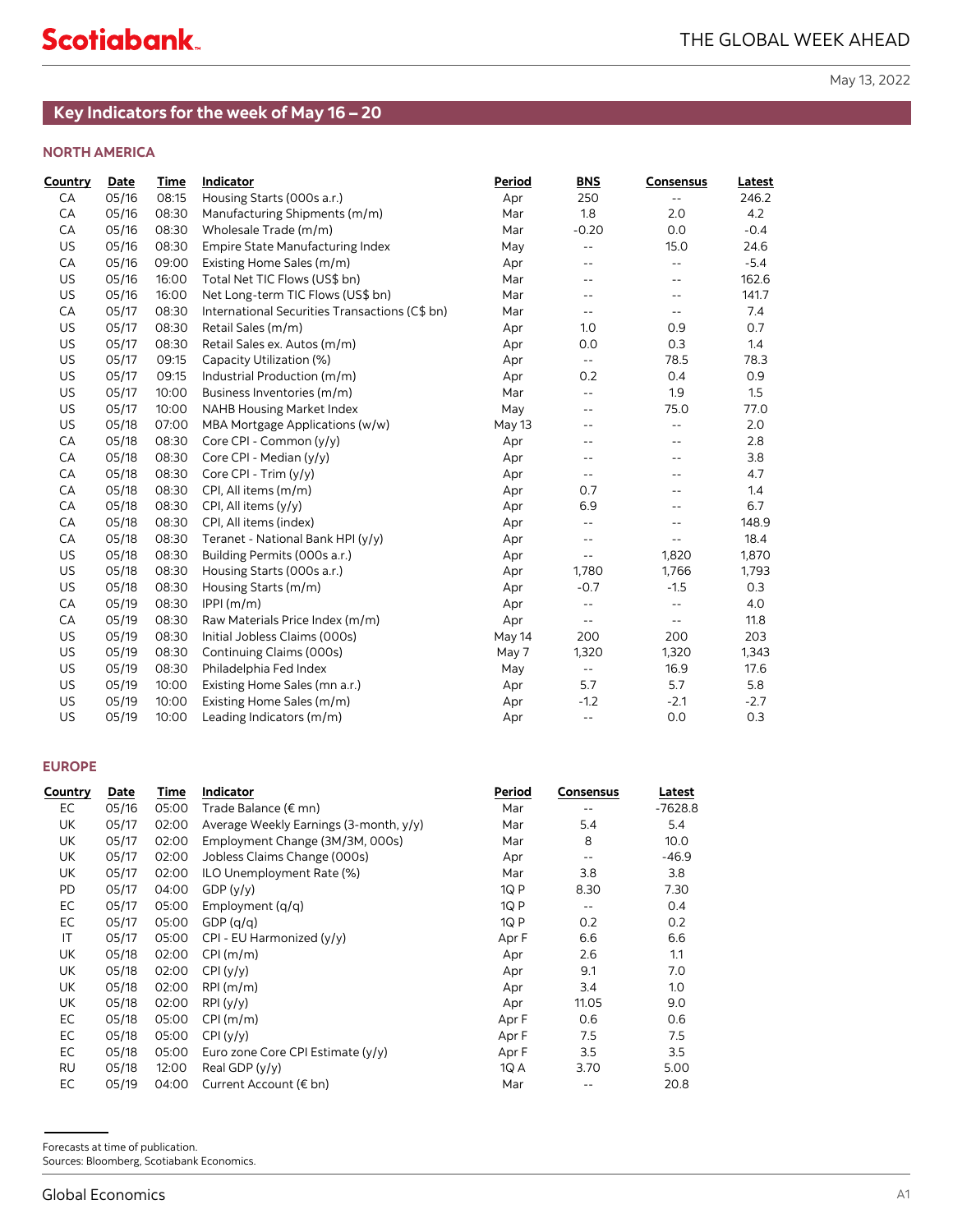# **Key Indicators for the week of May 16 – 20**

### **EUROPE** *(continued from previous page)*

| Country | Date  | Time  | <b>Indicator</b>                       | Period | Consensus | Latest   |
|---------|-------|-------|----------------------------------------|--------|-----------|----------|
| IT      | 05/19 | 04:30 | Current Account (€ mn)                 | Mar    | $-$       | $-1.517$ |
| UK      | 05/19 | 19:01 | GfK Consumer Confidence Survey         | May    | -39       | $-38.0$  |
| GE      | 05/20 | 02:00 | Producer Prices (m/m)                  | Apr    | 1.2       | 0.0      |
| UK      | 05/20 |       | 02:00 Retail Sales ex. Auto Fuel (m/m) | Apr    | $-0.2$    | $-1.1$   |
| UK      | 05/20 | 02:00 | Retail Sales with Auto Fuel (m/m)      | Apr    | $-0.3$    | $-1.4$   |
| EC      | 05/20 | 10:00 | Consumer Confidence                    | May A  | $-21.5$   | $-22.0$  |

#### **ASIA-PACIFIC**

| Country   | Date  | Time  | Indicator                                 | Period        | <b>BNS</b>                                    | Consensus                                     | Latest |
|-----------|-------|-------|-------------------------------------------|---------------|-----------------------------------------------|-----------------------------------------------|--------|
| PH        | 05/14 |       | Overseas Remittances (y/y)                | Mar           | $\omega_{\rm m}$                              | 3.0                                           | 1.3    |
| CH        | 05/15 | 22:00 | Fixed Asset Investment YTD (y/y)          | Apr           | 8.0                                           | 7.0                                           | 9.3    |
| CH        | 05/15 | 22:00 | Industrial Production (y/y)               | Apr           | 1.0                                           | 0.5                                           | 5.0    |
| <b>CH</b> | 05/15 | 22:00 | Retail Sales (y/y)                        | Apr           | $-6.0$                                        | $-6.6$                                        | $-3.5$ |
| <b>JN</b> | 05/16 | 02:00 | Machine Tool Orders (y/y)                 | Apr P         | $\omega$ .                                    | ω.                                            | 30.0   |
| SI        | 05/16 | 20:30 | Exports $(y/y)$                           | Apr           | $\mathord{\hspace{1pt}\text{--}\hspace{1pt}}$ | 9.2                                           | 7.7    |
| TH        | 05/16 | 22:30 | GDP (y/y)                                 | 1Q            | 1.7                                           | 1.7                                           | 1.9    |
| ID        | 05/17 | 00:00 | Exports (y/y)                             | Apr           | $\mathbb{L}^{\perp}$                          | 43.0                                          | 44.4   |
| ID        | 05/17 | 00:00 | Imports (y/y)                             | Apr           | $\sim$ $\sim$                                 | 36.6                                          | 30.9   |
| ID        | 05/17 | 00:00 | Trade Balance (US\$ mn)                   | Apr           | $\overline{\phantom{a}}$                      | 4,116                                         | 4,529  |
| <b>JN</b> | 05/17 | 00:30 | Tertiary Industry Index (m/m)             | Mar           | $\sim$ $\sim$                                 | 1.1                                           | $-1.3$ |
| IN        | 05/17 | 02:30 | Monthly Wholesale Prices (y/y)            | Apr           | $\overline{\phantom{a}}$                      | 14.8                                          | 14.6   |
| JN        | 05/17 | 19:50 | GDP(q/q)                                  | 1Q P          | $-0.2$                                        | $-0.4$                                        | 1.1    |
| <b>JN</b> | 05/17 | 19:50 | GDP Deflator (y/y)                        | 1Q P          | $\mathbb{L}^{\perp}$                          | $-1.1$                                        | $-1.3$ |
| AU        | 05/17 | 21:30 | Wage Cost Index (q/q)                     | 1Q            | $\sim$ $\sim$                                 | 0.8                                           | 0.7    |
| <b>JN</b> | 05/18 | 00:30 | Capacity Utilization (m/m)                | Mar           | $\sim$ $\sim$                                 | 44                                            | 1.5    |
| <b>JN</b> | 05/18 | 00:30 | Industrial Production (y/y)               | Mar F         | $ -$                                          | $-1$                                          | $-1.7$ |
| PH        | 05/18 | 03:00 | Balance of Payments (US\$ mn)             | Apr           | $\overline{\phantom{a}}$                      | ۵.                                            | 754.0  |
| NZ        | 05/18 | 18:45 | Producer Price - Inputs (q/q)             | 1Q            | $\overline{\phantom{a}}$                      | $- -$                                         | 1.1    |
| NZ        | 05/18 | 18:45 | Producer Price - Outputs (q/q)            | 1Q            | $\overline{\phantom{a}}$                      | $\mathord{\hspace{1pt}\text{--}\hspace{1pt}}$ | 1.4    |
| <b>JN</b> | 05/18 | 19:50 | Machine Orders (m/m)                      | Mar           | $\overline{a}$                                | 3.8                                           | $-9.8$ |
| <b>JN</b> | 05/18 | 19:50 | Merchandise Trade Balance (¥ bn)          | Apr           | $-$                                           | $-1,202$                                      | $-414$ |
| <b>JN</b> | 05/18 | 19:50 | Adjusted Merchandise Trade Balance (¥ bn) | Apr           | $\overline{\phantom{a}}$                      | $-1,521$                                      | $-900$ |
| <b>JN</b> | 05/18 | 19:50 | Merchandise Trade Exports (y/y)           | Apr           | $ -$                                          | 13.9                                          | 14.7   |
| <b>JN</b> | 05/18 | 19:50 | Merchandise Trade Imports (y/y)           | Apr           | $\overline{\phantom{a}}$                      | 35.0                                          | 31.2   |
| AU        | 05/18 | 21:30 | Employment (000s)                         | Apr           | $\sim$ $\sim$                                 | 30.0                                          | 17.9   |
| AU        | 05/18 | 21:30 | Unemployment Rate (%)                     | Apr           | $\sim$ $\sim$                                 | 3.9                                           | 4.0    |
| МA        | 05/19 | 00:00 | Exports (y/y)                             | Apr           | $\overline{\phantom{a}}$                      | 20.7                                          | 25.4   |
| МA        | 05/19 | 00:00 | Imports (y/y)                             | Apr           | $\overline{\phantom{a}}$                      | 26.1                                          | 29.9   |
| МA        | 05/19 | 00:00 | Trade Balance (MYR bn)                    | Apr           | $\mathord{\hspace{1pt}\text{--}\hspace{1pt}}$ | 21.0                                          | 26.7   |
| PH        | 05/19 | 03:00 | <b>Overnight Borrowing Rate (%)</b>       | <b>May 19</b> | 2.00                                          | 2.00                                          | 2.00   |
| HК        | 05/19 | 04:30 | Unemployment Rate (%)                     | Apr           | $\mathord{\hspace{1pt}\text{--}\hspace{1pt}}$ | 4.9                                           | 5.0    |
| <b>SK</b> | 05/19 | 17:00 | PPI(y/y)                                  | Apr           | $ -$                                          | $\perp$ $\perp$                               | 8.8    |
| NZ        | 05/19 | 18:45 | Trade Balance (NZD mn)                    | Apr           | $ -$                                          | $-1$                                          | $-691$ |
| NZ        | 05/19 | 18:45 | Exports (NZD bn)                          | Apr           | $\overline{\phantom{a}}$                      | $\mathbb{L} \mathbb{L}$                       | 6,673  |
| NZ        | 05/19 | 18:45 | Imports (NZD bn)                          | Apr           | $\sim$ $\sim$                                 | $\mathord{\hspace{1pt}\text{--}\hspace{1pt}}$ | 7,065  |
| <b>JN</b> | 05/19 | 19:30 | National CPI (y/y)                        | Apr           | $\sim$ $\sim$                                 | 2.5                                           | 1.2    |
| SI        | 05/19 | 21:00 | Real GDP (y/y)                            | 1QF           | 3.4                                           | 3.6                                           | 3.4    |
| <b>CH</b> | 05/19 | 21:15 | PBoC Loan Prime Rate 1-Year (%)           | <b>May 20</b> | 3.65                                          | 3.65                                          | 3.70   |
| ID        | 05/19 | 23:00 | Current Account Balance (US\$ mn)         | 1Q            | $\mathord{\hspace{1pt}\text{--}\hspace{1pt}}$ | 918                                           | 1,400  |
| <b>TA</b> | 05/20 | 04:00 | Export Orders (y/y)                       | Apr           | $-$                                           | 8.8                                           | 16.8   |
| ТA        | 05/20 | 04:20 | Current Account Balance (US\$ mn)         | 1Q            | $\sim$ $\sim$                                 | $\mathord{\hspace{1pt}\text{--}\hspace{1pt}}$ | 29,806 |

Forecasts at time of publication.

Sources: Bloomberg, Scotiabank Economics.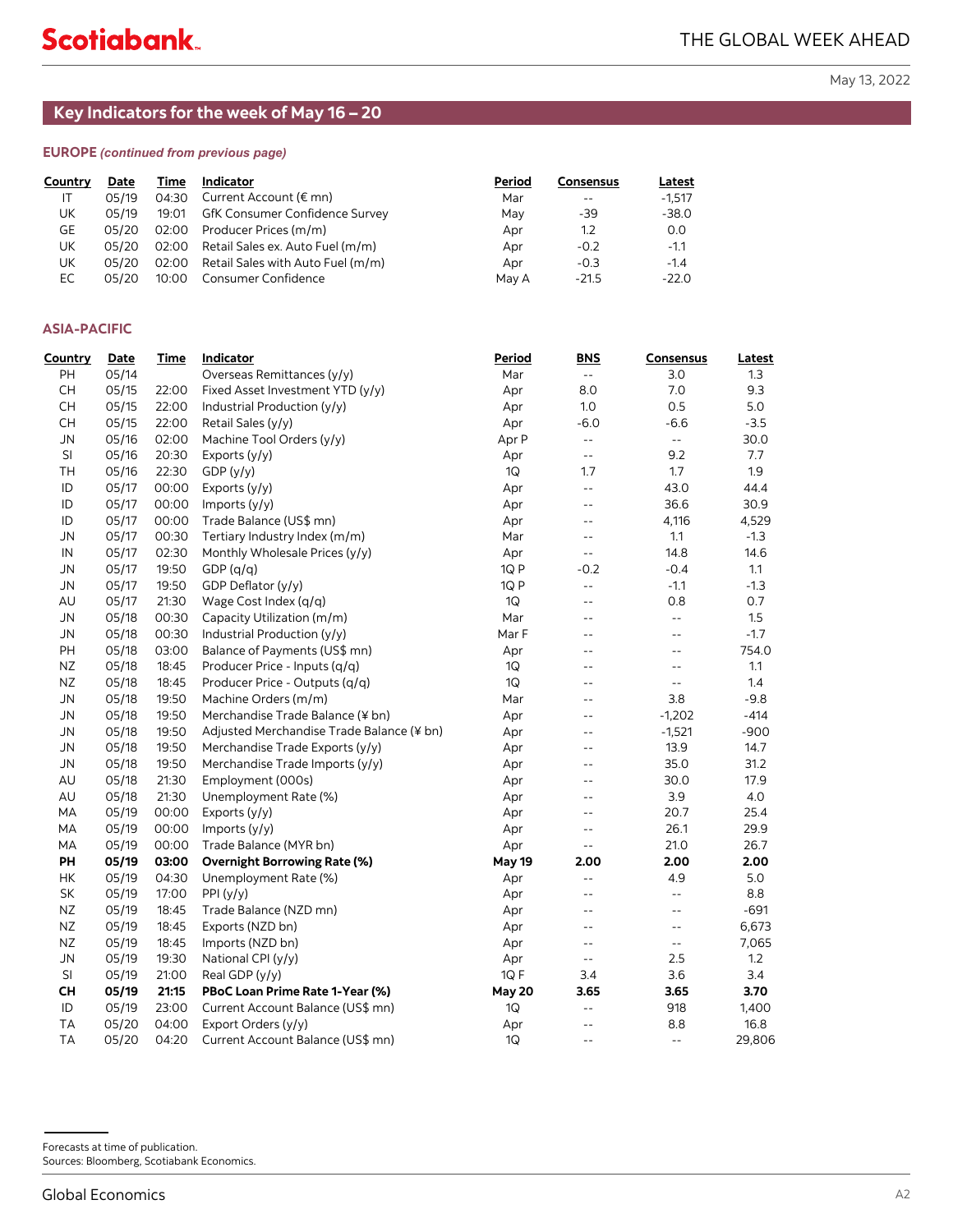# **Key Indicators for the week of May 16 – 20**

# **LATIN AMERICA**

| Date  | Time  | <b>Indicator</b>                  | Period | <b>BNS</b> | Consensus | Latest   |
|-------|-------|-----------------------------------|--------|------------|-----------|----------|
| 05/15 | 11:00 | Economic Activity Index NSA (y/y) | Mar    | 3.5        | $-$       | 4.9      |
| 05/15 | 11:00 | Unemployment Rate (%)             | Apr    | 8.8        | $- -$     | 9.4      |
| 05/16 | 08:00 | Economic Activity Index SA (m/m)  | Mar    | --         | 0.7       | 0.3      |
| 05/16 | 08:00 | Economic Activity Index NSA (y/y) | Mar    | $- -$      | 0.9       | 0.7      |
| 05/16 | 11:00 | Trade Balance (US\$ mn)           | Mar    | $- -$      | $ -$      | $-1,102$ |
| 05/16 |       | GDP (v/v)                         | 1Q     | 3.5        | $- -$     | 3.2      |
| 05/17 | 08:00 | Current Account (US\$ mn)         | Mar    | $ -$       | 700       | $-2.414$ |
| 05/18 | 08:30 | GDP(q/q)                          | 1Q     | $-0.4$     | $-$       | 1.8      |
| 05/18 | 08:30 | GDP(y/y)                          | 1Q     | 7.9        |           | 12.0     |
|       |       |                                   |        |            |           |          |

Forecasts at time of publication. Sources: Bloomberg, Scotiabank Economics.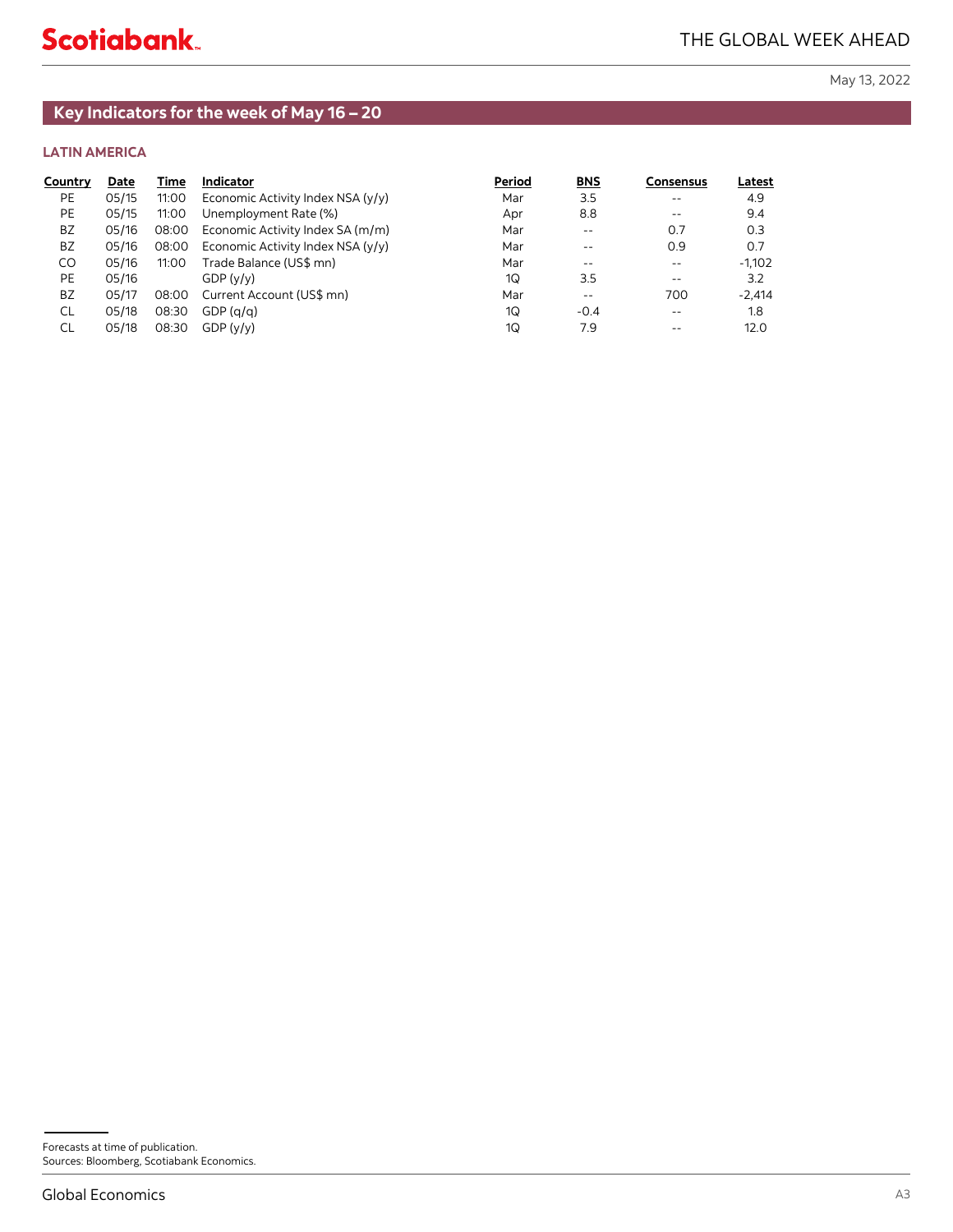# <span id="page-9-0"></span>**Global Auctions for the week of May 16 – 20**

# **NORTH AMERICA**

| Country | Date  | Time               | Event                                            |
|---------|-------|--------------------|--------------------------------------------------|
| СA      | 05/09 | 12.00              | Canada to Sell 2 Year Bonds                      |
| CA      | 05/09 | 12:00              | Canada to Sell C\$4.5 Billion of 1.5% 2024 Bonds |
| US      | 05/10 | 13:00              | U.S. To Sell 3-Year Notes                        |
| CA      | 05/11 | 12.00              | Canada to Sell 5 Year Bonds                      |
| US      | 05/11 | 13:00              | U.S. To Sell 10-Year Notes                       |
| CA      | 05/11 | 15:30              | Canada to Sell C\$4 Billion of 2.75% 2027 Bonds  |
| US      | 05/12 | 13 <sup>.</sup> 00 | U.S. To Sell 30-Year Bonds                       |
|         |       |                    |                                                  |

## **EUROPE**

| Date  | Time  | <b>Event</b>                                           |
|-------|-------|--------------------------------------------------------|
| 05/10 | 04:00 | Netherlands to Sell Up to EU3 Billion of 0% 2026 Bonds |
| 05/10 | 05:00 | U.K. to Sell GBP2.25 Billion of 0.875% 2033 Bonds      |
| 05/10 | 05:15 | Austria to Sell Bonds                                  |
| 05/10 | 05:30 | Germany to Sell EUR3 Bln of 2027 Bonds                 |
| 05/11 | 05:00 | Norway to Sell NOK2 Billion of 2% 2028 Bonds           |
| 05/11 | 05:00 | U.K. to Sell GBP2.5 Billion of 0.5% 2029 Bonds         |
| 05/11 | 05:15 | Switzerland to Sell Bonds                              |
| 05/11 | 05:30 | Germany to Sell EUR 4 Bln of 0% 2032 Bonds             |
| 05/12 | 05:00 | Italy to Sell Bonds                                    |
| 05/12 | 05:00 | Ireland to Sell Bonds                                  |
|       |       |                                                        |

#### **ASIA-PACIFIC**

| Country   | Date  | Time  | Event                                             |
|-----------|-------|-------|---------------------------------------------------|
| <b>CH</b> | 05/09 | 02:00 | Shaanxi to Sell CNY6.60677 Bln 5Y Bonds           |
| AU        | 05/09 | 21:00 | Australia to Sell A\$100 Million 1% 2050 Bonds    |
| СH        | 05/09 | 23:30 | Beijing to Sell CNY1.4 Bln 5Y Bonds               |
| .JN       | 05/09 | 23:35 | Japan to Sell 10-Year Bonds                       |
| <b>CH</b> | 05/10 | 03:00 | Hubei to Sell Bonds                               |
| AU        | 05/10 | 21:00 | Australia to Sell A\$400 Million 1.75% 2051 Bonds |
| .JN       | 05/11 | 23:35 | Japan to Sell 30-Year Bonds                       |
| AU        | 05/12 | 21:00 | Australia to Sell A\$1 Billion 1.25% 2032 Bonds   |
| CH.       | 05/12 | 23.35 | China to Sell CNY 53 Bln 10-Yr Bond               |
| .JN       | 05/15 | 23:35 | Japan to Sell CPI Linked 10-Year Bonds            |

## **LATIN AMERICA**

| <b>Country Date</b> | Time Event |                                                   |
|---------------------|------------|---------------------------------------------------|
|                     |            | MX 05/11 08:05 Mexico To Sell Floating 2025 Bonds |

Sources: Bloomberg, Scotiabank Economics.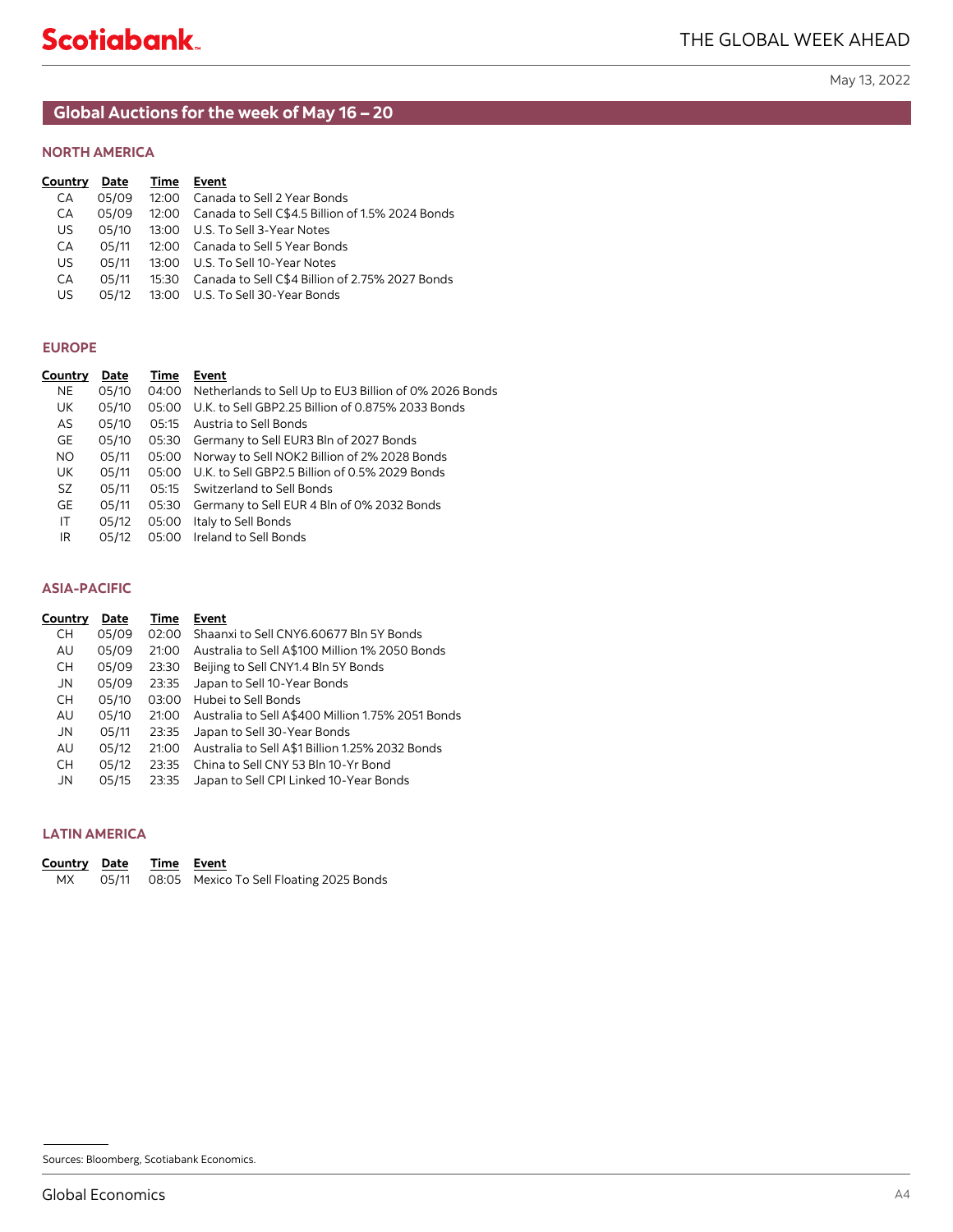# <span id="page-10-0"></span>**Events for the week of May 16 – 20**

## **NORTH AMERICA**

| Country Date |       | Time Event |                                                            |
|--------------|-------|------------|------------------------------------------------------------|
| US.          | 05/17 |            | 09:15 Fed's Harker Discusses Healthcare as Economic Driver |
| US.          |       |            | 05/17 18:45 Fed's Evans Discusses the Economic Outlook     |
| US.          |       |            | 05/18 16:00 Fed's Harker Discusses the Economic Outlook    |

# **EUROPE**

| Country | Date  | Time | Event                                                              |
|---------|-------|------|--------------------------------------------------------------------|
| SW      | 05/17 |      | 07:15 Riksbank's Ohlsson Speaks on Monetary Policy in Wartime      |
| EC.     |       |      | 05/19 07:30 ECB Publishes Account of April Policy Meeting          |
| SW      | 05/19 |      | 11:00 Riksbank's Floden Speaks on Monetary Policy, Reference Rates |
| EC.     | 05/19 |      | 12:00 EU's Verstager, ECB's Holzmann at award ceremony             |

## **ASIA-PACIFIC**

| Country   | Date  | Time  | Event                                        |
|-----------|-------|-------|----------------------------------------------|
| AU        | 05/16 | 21:30 | RBA Minutes of May Policy Meeting            |
| NZ.       | 05/18 | 22:00 | <b>Budget</b>                                |
| PН        | 05/19 | 03:00 | <b>BSP Overnight Borrowing Rate</b>          |
| <b>PH</b> | 05/19 | 03:00 | BSP Standing Overnight Deposit Facility Rate |
| CН        | 05/19 | 21:15 | 1-Year Loan Prime Rate                       |
| CН        | 05/19 | 21.15 | 5-Year Loan Prime Rate                       |
| AU        | 05/20 | 18:00 | Australia Federal Election                   |

# **LATIN AMERICA**

No Scheduled Events.

Sources: Bloomberg, Scotiabank Economics.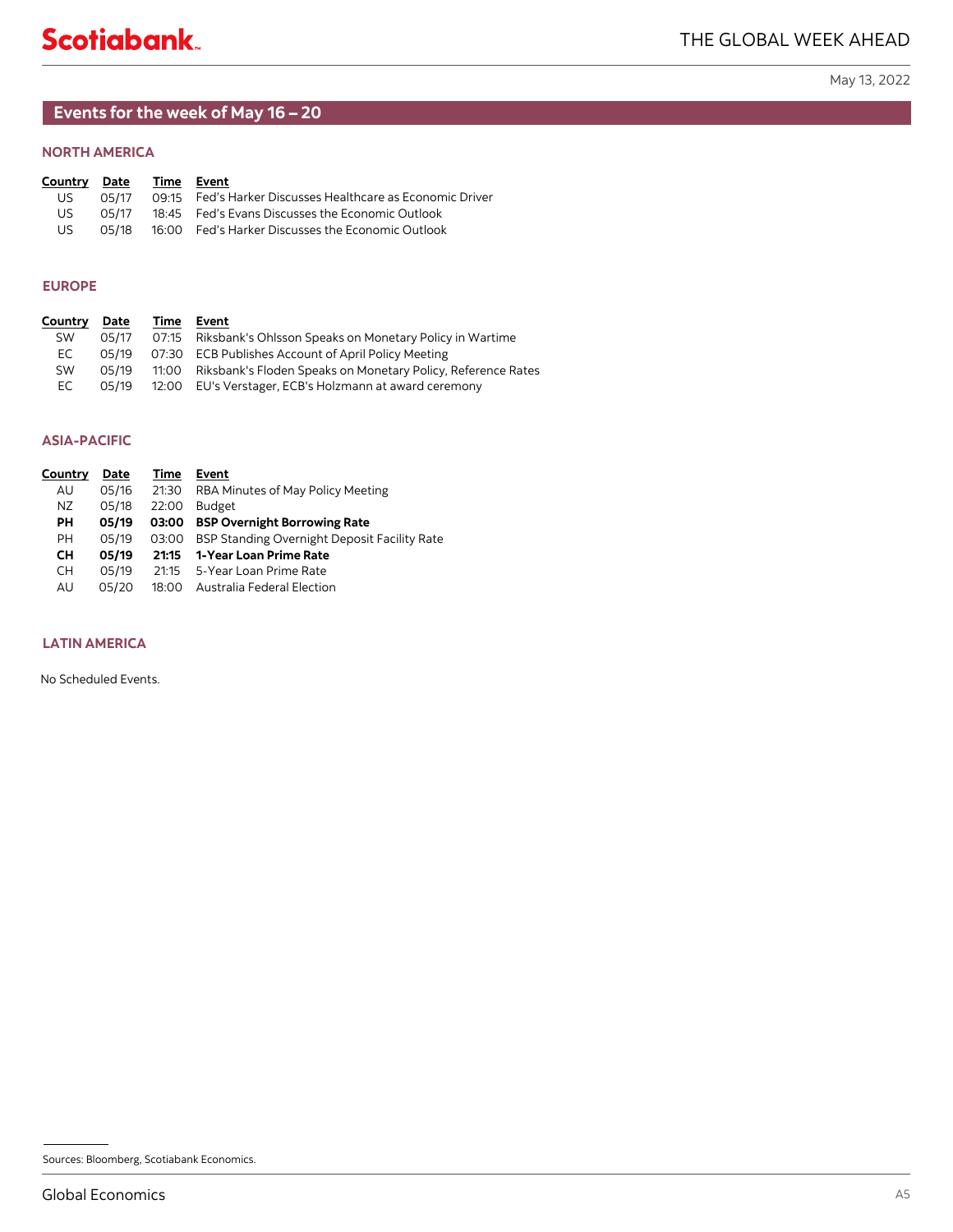# <span id="page-11-0"></span>**Global Central Bank Watch**

#### **NORTH AMERICA**

| Rate<br>Bank of Canada - Overnight Target Rate<br>Federal Reserve - Federal Funds Target Rate<br>Banco de México - Overnight Rate | <b>Current Rate</b><br>1.00<br>1.00<br>7.00 | <b>Next Meeting</b><br>June 1, 2022<br>June 15, 2022<br>June 23, 2022 | <b>Scotia's Forecasts</b><br>1.50<br>1.50<br>7.50 | <b>Consensus Forecasts</b><br>1.25<br>1.50<br>7.50 |
|-----------------------------------------------------------------------------------------------------------------------------------|---------------------------------------------|-----------------------------------------------------------------------|---------------------------------------------------|----------------------------------------------------|
| <b>EUROPE</b>                                                                                                                     |                                             |                                                                       |                                                   |                                                    |
| Rate<br>European Central Bank - Refinancing Rate                                                                                  | <b>Current Rate</b><br>0.00                 | <b>Next Meeting</b><br>June 9, 2022                                   | <b>Scotia's Forecasts</b><br>0.00                 | <b>Consensus Forecasts</b><br>0.00                 |
| European Central Bank - Marginal Lending Facility Rate                                                                            | 0.25                                        | June 9, 2022                                                          | 0.25                                              | 0.25                                               |
| European Central Bank - Deposit Facility Rate                                                                                     | $-0.50$                                     | June 9, 2022                                                          | $-0.50$                                           | $-0.50$                                            |
| Bank of England - Bank Rate                                                                                                       | 1.00                                        | June 16, 2022                                                         | 1.25                                              | 1.25                                               |
| Swiss National Bank - Libor Target Rate                                                                                           | $-0.75$                                     | June 16, 2022                                                         | $-0.75$                                           | $-0.75$                                            |
| Central Bank of Russia - One-Week Auction Rate                                                                                    | 14.00                                       | June 10, 2022                                                         | 14.00                                             | 14.00                                              |
| Sweden Riksbank - Repo Rate                                                                                                       | 0.25                                        | June 30, 2022                                                         | 0.25                                              | 0.25                                               |
| Norges Bank - Deposit Rate                                                                                                        | 0.75                                        | June 23, 2022                                                         | 1.00                                              | 1.00                                               |
| Central Bank of Turkey - Benchmark Repo Rate                                                                                      | 14.00                                       | May 26, 2022                                                          | 14.00                                             | 14.00                                              |
| <b>ASIA PACIFIC</b>                                                                                                               |                                             |                                                                       |                                                   |                                                    |
| Rate                                                                                                                              | <b>Current Rate</b>                         | <b>Next Meeting</b>                                                   | <b>Scotia's Forecasts</b>                         | <b>Consensus Forecasts</b>                         |

| <u>Rate</u>                                            | Current Rate | Next Meeting  | Scotia's Forecasts | Consensus Forecasts |
|--------------------------------------------------------|--------------|---------------|--------------------|---------------------|
| Bank of Japan – Policy Rate                            | $-0.10$      | June 17, 2022 | $-0.10$            | $-0.10$             |
| Reserve Bank of Australia - Cash Target Rate           | 0.35         | June 7, 2022  | 0.60               | 0.60                |
| Reserve Bank of New Zealand - Cash Rate                | 1.50         | May 24, 2022  | 2.00               | 1.75                |
| People's Bank of China - 1-Year Loan Prime Rate        | 3.70         | May 19, 2022  | 3.65               | 3.65                |
| Reserve Bank of India - Repo Rate                      | 4.40         | June 8, 2022  | 4.75               | 4.50                |
| Bank of Korea - Bank Rate                              | 1.50         | May 26, 2022  | 1.50               | 1.75                |
| Bank of Thailand - Repo Rate                           | 0.50         | June 8, 2022  | 0.50               | 0.50                |
| Bank Negara Malaysia - Overnight Policy Rate           | 2.00         | July 6, 2022  | 2.00               | 2.00                |
| Bank Indonesia - 7-Day Reverse Repo Rate               | 3.50         | May 24, 2022  | 3.50               | 3.50                |
| Central Bank of Philippines - Overnight Borrowing Rate | 2.00         | May 19, 2022  | 2.00               | 2.00                |
|                                                        |              |               |                    |                     |

People's Bank of China (PBoC): The PBoC's Loan Prime Rate fixings will be announced on May 20. Considering recent guidance and the cut to the Reserve Requirement Ratio at the end of April, we assess that a small shift downward in the benchmark 1-Year Loan Prime Rate fixing is possible, taking the rate from 3.70% to 3.65%. China's economy is facing headwinds, which include COVID-19 challenges, a property sector downturn, and supply chain disruptions. We expect further loosening of both monetary and fiscal policies in the near-term to help the economy weather the current turmoil. **Central Bank of Philippines (BSP):** The BSP will be making a policy decision on May 19 and we expect the benchmark rate to remain unchanged at 2.0% for now. Nevertheless, inflation is accelerating with consumer prices rising 4.9% y/y in April, exceeding the BSP's target range of 2%-4%. As such, we expect an increase in the policy rate at the June meeting, in line with communications by BSP Governor Diokno.

#### **LATIN AMERICA**

| Rate<br>Banco Central do Brasil – Selic Rate       | <b>Current Rate</b><br>12.75 | <b>Next Meeting</b><br>June 15, 2022 | <b>Scotia's Forecasts</b><br>13.50 | <b>Consensus Forecasts</b><br>13.50 |
|----------------------------------------------------|------------------------------|--------------------------------------|------------------------------------|-------------------------------------|
| Banco Central de Chile - Overnight Rate            | 8.25                         | June 7, 2022                         | 9.25                               | 9.25                                |
| Banco de la República de Colombia – Lending Rate   | 6.00                         | June 30, 2022                        | 7.00                               | 7.00                                |
| Banco Central de Reserva del Perú – Reference Rate | 5.00                         | June 9, 2022                         | 5.50                               | 5.50                                |
| <b>AFRICA</b>                                      |                              |                                      |                                    |                                     |
| Rate                                               | <b>Current Rate</b>          | <b>Next Meeting</b>                  | <b>Scotia's Forecasts</b>          | <b>Consensus Forecasts</b>          |
| South African Reserve Bank - Repo Rate             | 4.25                         | May 19, 2022                         | 4.75                               | 4.75                                |

**South African Reserve Bank (SARB):** The committee is expected to deliver another hike but could speed up the pace to a 50bps move on Thursday which would bring the repo rate to 4.75%. South African CPI inflation is very close to breaching the upper end of the bank's 3-6% inflation target range and on the rise along with core inflation at 3.8% y/y. The central bank has guided expectations for continued policy normalization through to 2024.

Forecasts at time of publication.

Sources: Bloomberg, Scotiabank Economics.